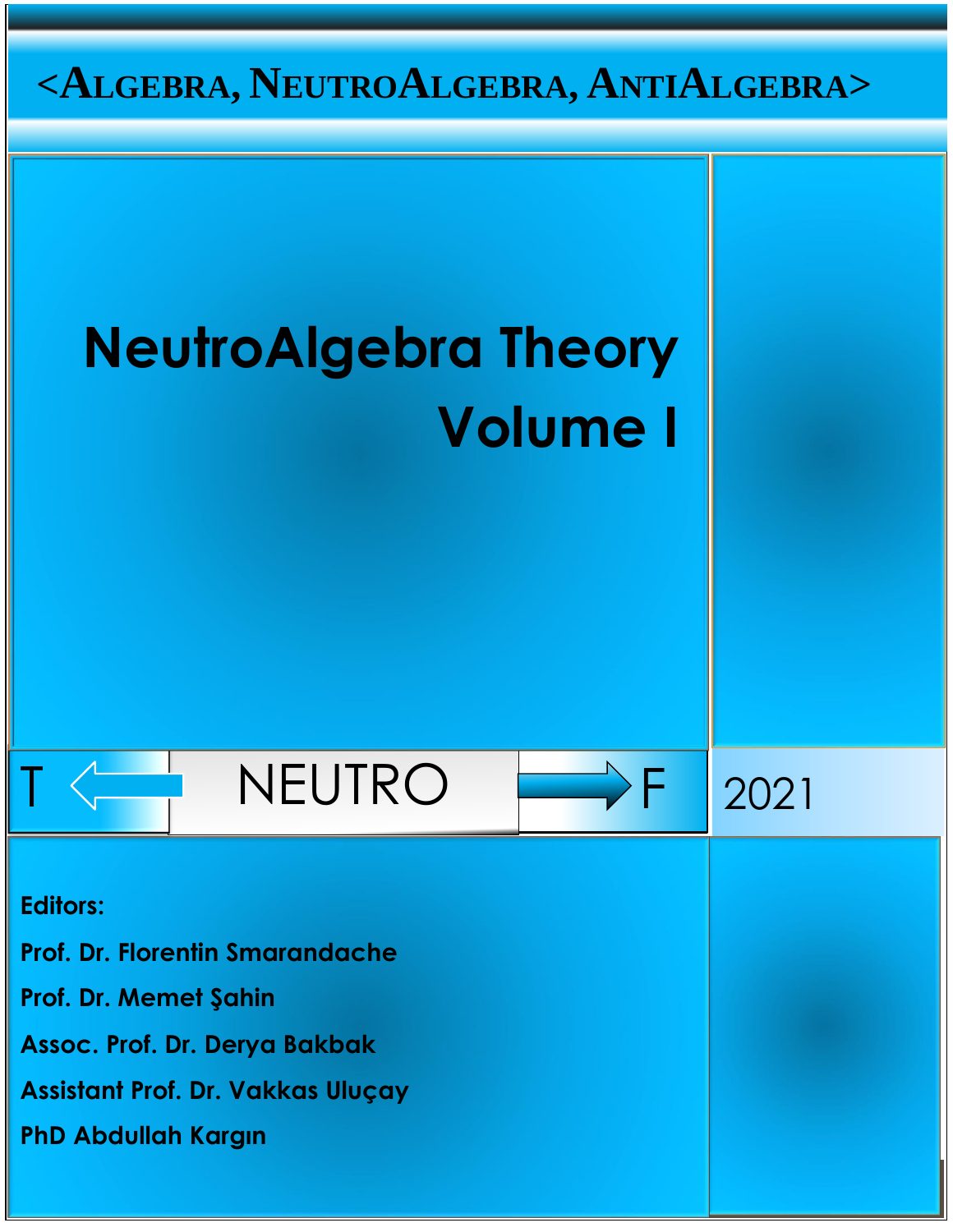## **NeutroAlgebra Theory Volume I**

**Editors:** 

 Prof. Dr. Florentin Smarandache  *University of New Mexico, USA* 

 Prof. Dr. Memet Şahin  *Gaziantep University, Turkey* 

Assoc. Prof. Dr. Derya Bakbak  *Ankara, Turkey*

Assistant Prof. Dr. Vakkas Uluçay  *Kilis 7 Aralık University, Turkey* 

PhD Abdullah Kargın  *Gaziantep University, Turkey*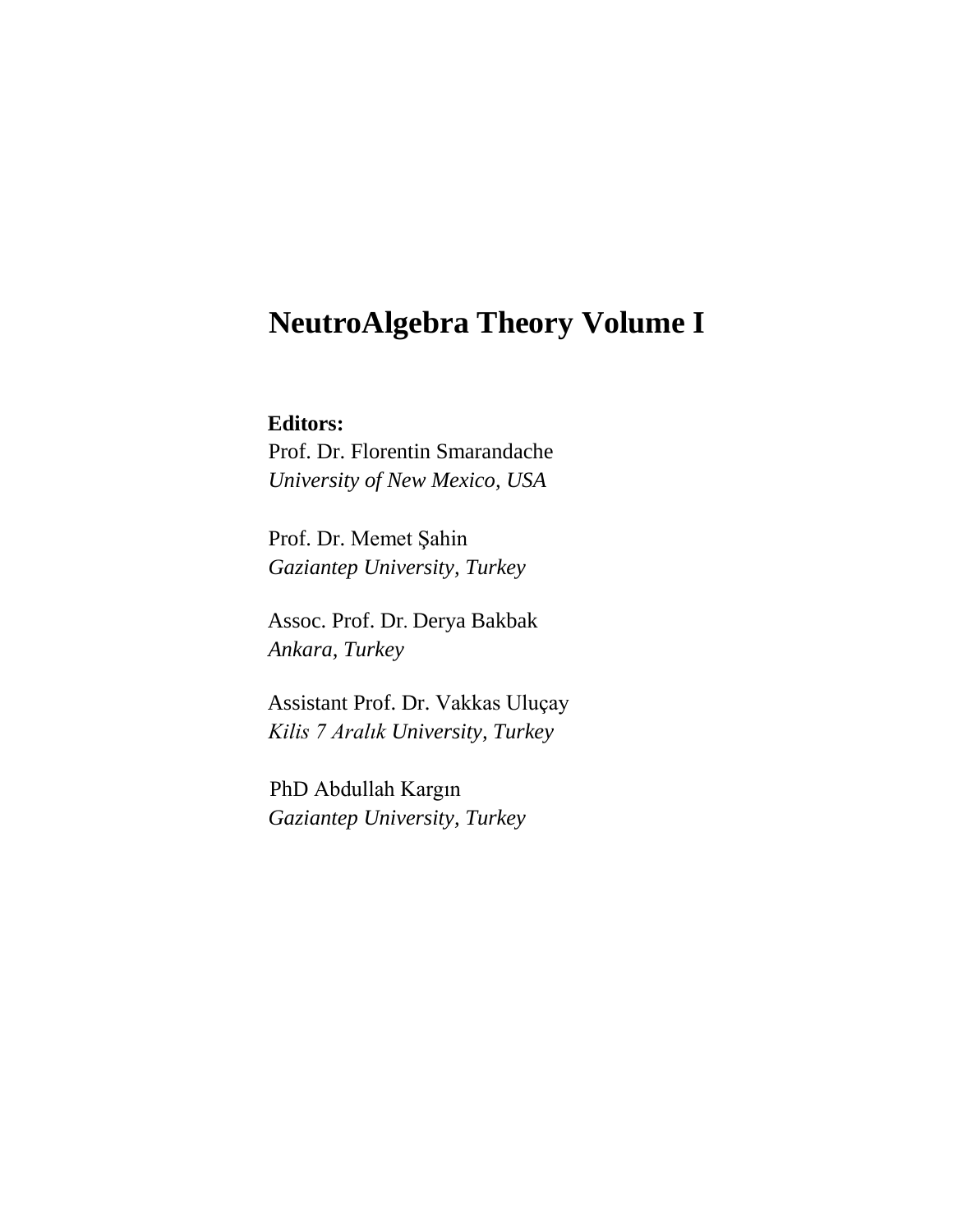## List of Reviewers

**Said Broumi,** Hassan II University, Morocco **Nasruddin Hassan,** Universiti Kebangsaan Malaysia **Adil Kılıç,** Gaziantep University, Turkey **Florentin Smarandache,** University of New Mexico, USA **İsmet Yıldız,** Düzce University, Turkey **İhsan Ünvar,** Avrasya University, Turkey **Mehmet Bektaş,** Fırat University, Turkey **Mohamed Abdel-Baset**, Zagazig University, Egypt **Ziya Yapar,** Avrasya University, Turkey **Xiaohong Zhang**, Shaanxi University of Science &Technology, China **Memet Şahin,** Gaziantep University, Turkey **Vakkas Uluçay**, Kilis 7 Aralık University, Turkey **Necati Olgun**, Gaziantep University, Turkey **Abdullah Kargın**, Gaziantep University, Turkey

**Neutrosophic Science International Association**  President: Florentin Smarandache

#### **The Educational Publisher Inc.**

1091 West 1st Ave. Grandview Heights OH 43212 United States <https://edupublisher.com/>

ISBN:978-1-59973-712-6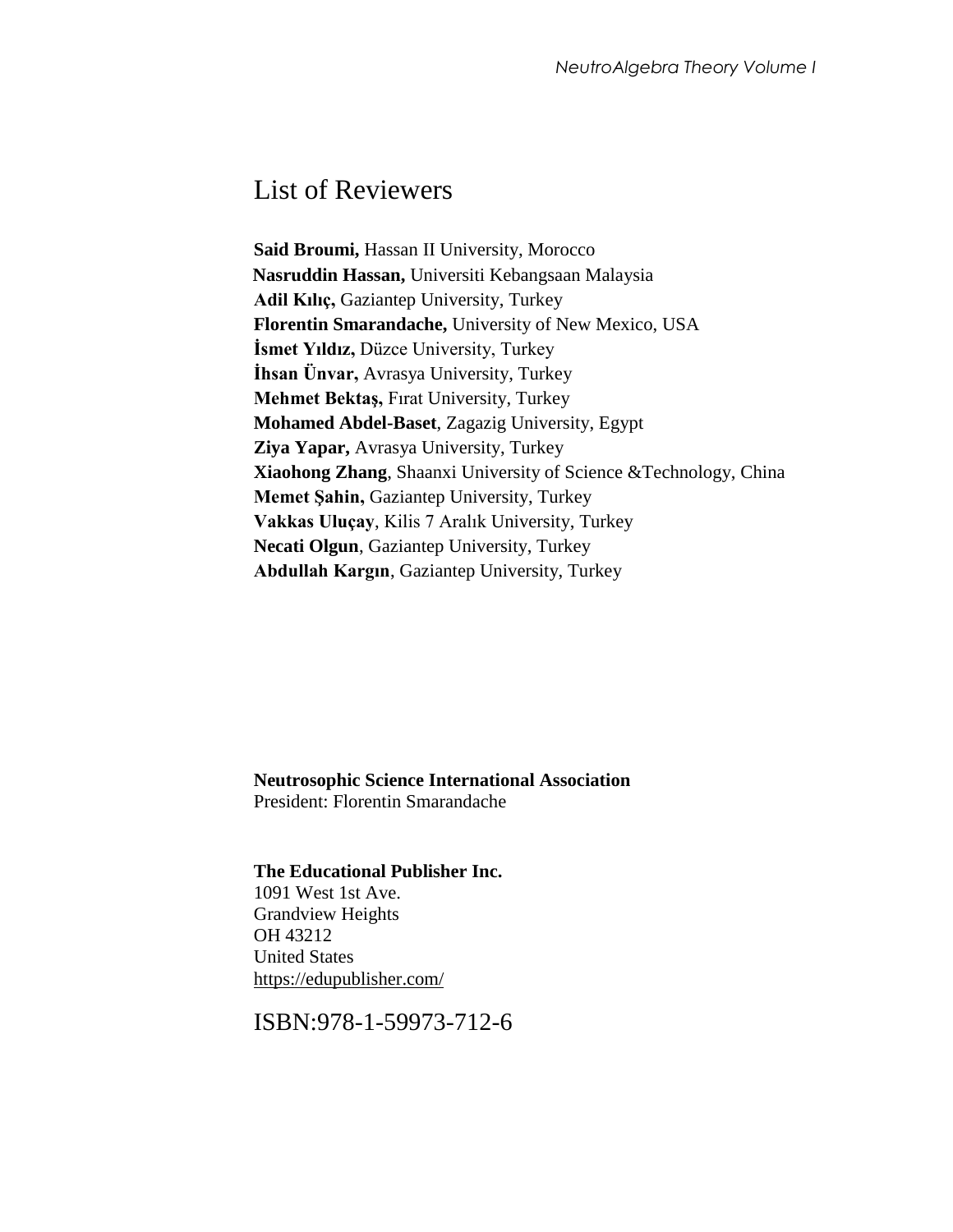## **NeutroAlgebra Theory Volume I**

**The Educational Publisher Inc.** 

1091 West 1st Ave. Grandview Heights OH 43212 United States <https://edupublisher.com/> **2021**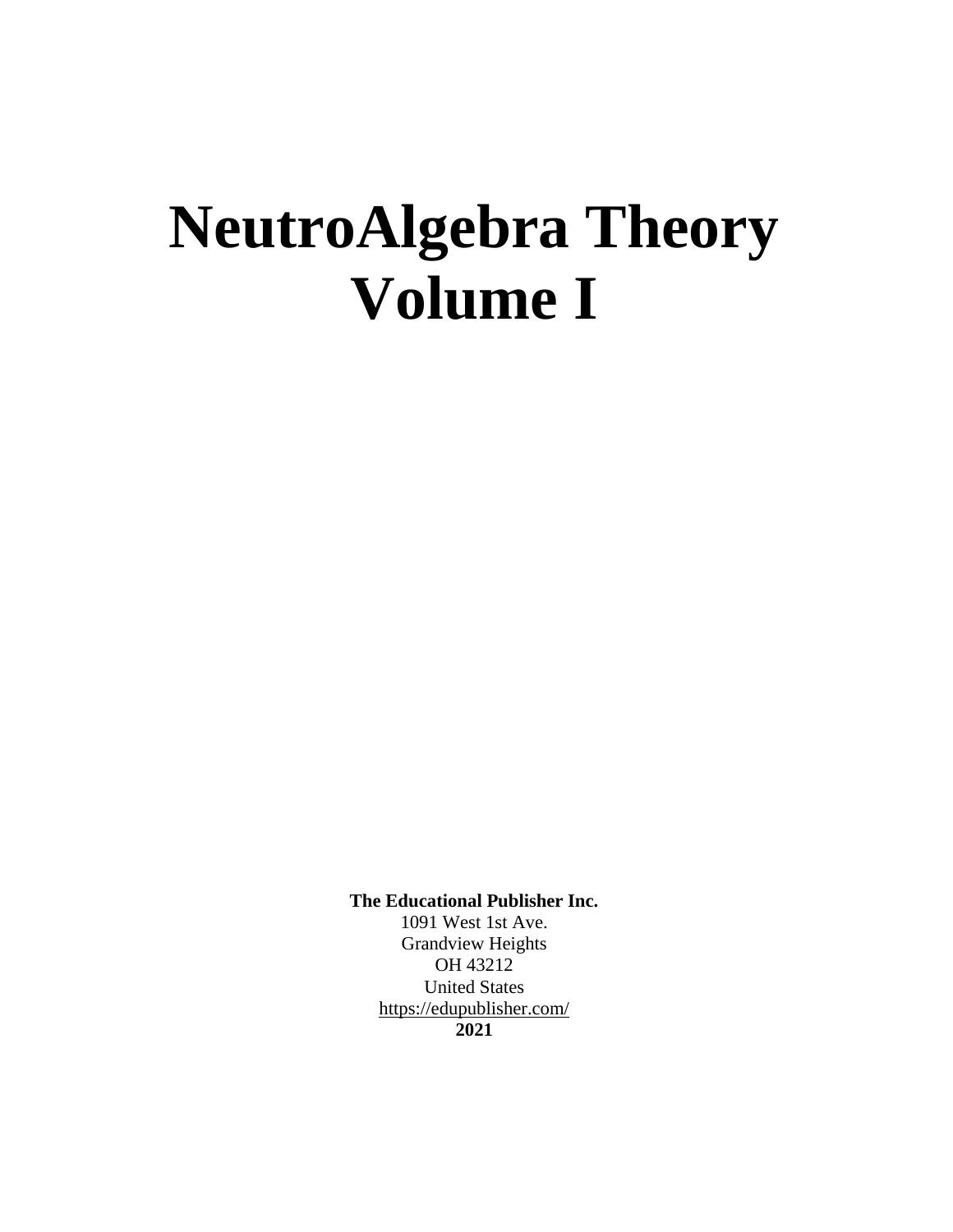## **Chapter One**

## **Universal NeutroAlgebra and Universal AntiAlgebra**

#### **Florentin Smarandache**

Mathematics, Physical and Natural Sciences Division, University of New Mexico, 705 Gurley Ave., Gallup, NM 87301, USA

**E-mail:** smarand@unm.edu

#### **ABSTRACT**

This paper introduces the Universal NeutroAlgebra that studies the common properties of the NeutroAlgebra structures, and the Universal AntiAlgebra that studies the common properties of the AntiAlgebraic structures.

**Keywords:** NeutroAlgebra, AntiAlgebra, Universal NeutroAlgebra, Universal AntiAlgebra

#### **INTRODUCTION**

In 2019 and 2020 Smarandache [1, 2, 3, 4] generalized the classical Algebraic Structures to NeutroAlgebraic Structures (or *NeutroAlgebra*) {whose operations and axioms are partially true, partially indeterminate, and partially false} as extensions of Partial Algebra, and to AntiAlgebraic Structures (or *AntiAlgebra*) {whose operations and axioms are totally false}.

The NeutroAlgebras & AntiAlgebras are a *new field of research*, which is inspired from our real world.

In classical algebraic structures, all axioms are 100%, and all operations are 100% well-defined,

but in real life, in many cases these restrictions are too harsh, since in our world we have things that only partially verify some laws or some operations.

Using the process of *NeutroSophication* of a classical algebraic structure we produce a NeutroAlgebra, while the process of *AntiSophication* of a classical algebraic structure produces an AntiAlgebra.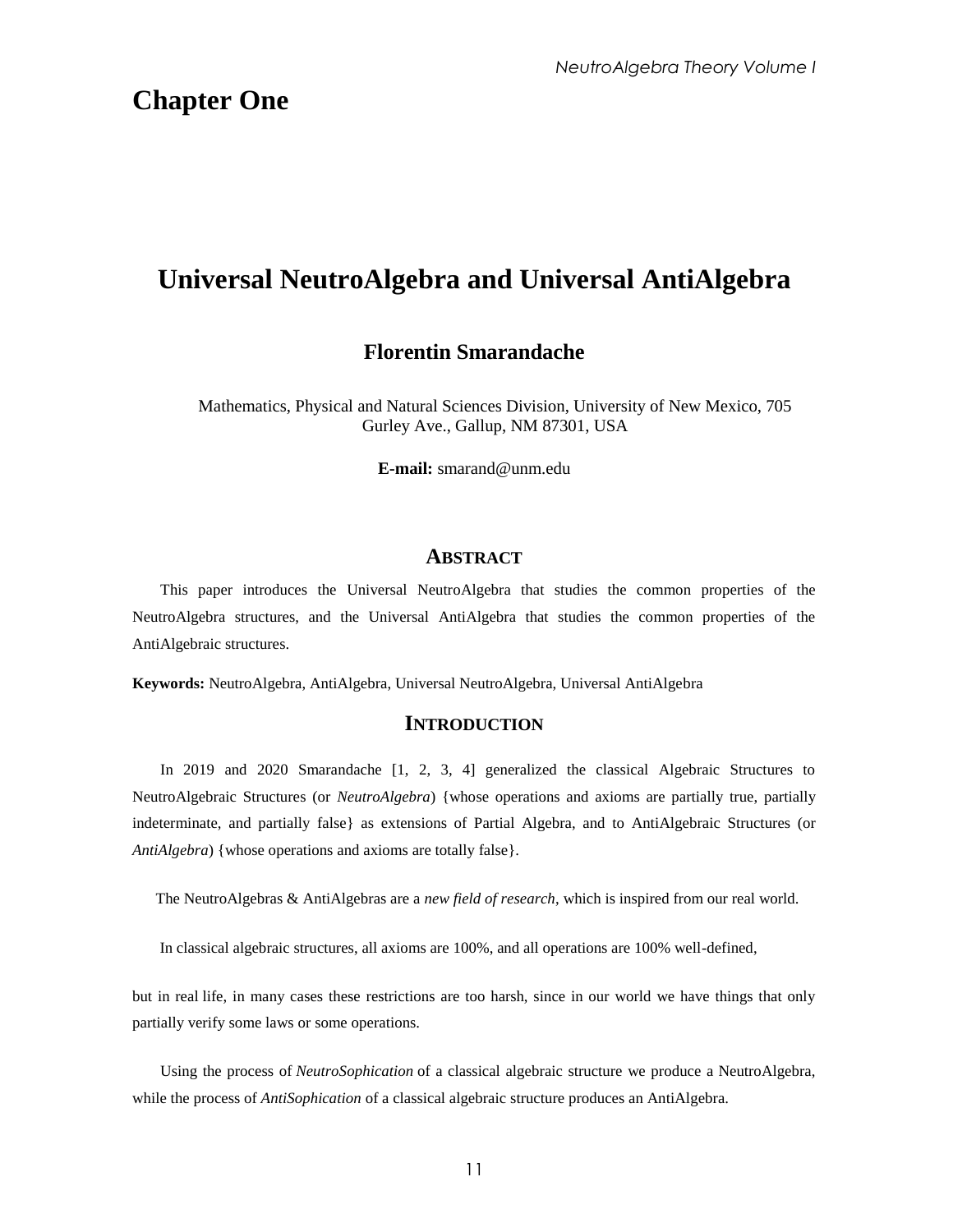#### **BACKGROUND**

#### **1. (Operation, NeutroOperation, AntiOperation)**

- 01. A classical Operation  $(*_{m})$  is an operation that is well-defined (inner-defined) for all elements of the set S, i.e.  $*_{m}(x_1, x_2, ..., x_m) \in S$  for all  $x_1, x_2, ..., x_m \in S$ .
- 02. An AntiOperation  $(*_m)$  is an operation that is not well-defined (i.e. it is outer-defined) for all elements for the set S; or  ${}^*_{m}(x_1, x_2, ..., x_m) \in U \setminus S$  for all  $x_1, x_2, ..., x_m \in S$ .
- 03. A NeutroOperation  $(*_{m})$  is an operation that is partially well-defined (the degree of well-defined is T), partially indeterminate (the degree of indeterminacy is I), and partially outer-defined (the degree of outer-defined is F); where  $(T, I, F) \neq (1,0,0)$  that represents the classical Operation, and  $(T, I, F) \neq (0,0,1)$  that represents the AntiOperation.

An operation ( $*$ <sub>m</sub>) is indeterminate if there exist some elements  $a_1, a_2, ..., a_n \in S$  such that  $*$ <sub>m</sub>( $a_1, a_2$ ,  $..., a_m$  = undefined, or unknown, or unclear, etc.

#### **2. (Axiom, NeutroAxiom, AntiAxiom)**

A1. A classical Axiom is an axiom that is true for all elements of the set S.

A2. An AntiAxiom is an axiom that is false for all elements of the set S.

A3. A NeutroAxiom is an axiom that is partially true (the degree of truth is T), partially indeterminate (the degree of indeterminacy is I), and partially false (the degree of falsehood is F), where  $(T, I, F) \neq (1,0,0)$  that represents the classical Axiom, and  $(T, I, F) \neq (0,0,1)$  that represents the AntiAxiom.

#### **3. (Algebra, NeutroAlgebra, AntiAalgebra)**

S1. A classical Algebra (or Algebraic Structure) is a set S endowed only with classical Operations and classical Axioms.

S2. An AntiAlgebra (or AntiAlgebraic Structure) is a set S endowed with at least one AntiOperation or one AntiAxiom

S3. A NeutroAlgebra (or NeutroAlgebraic Structure) is a set S endowed with at least one NeutroOperation or one NeutroAxiom, and no AntiOperation and no AntiAxiom.

## **UNIVERSAL NEUTROALGEBRA AND UNIVERSAL ANTIALGEBRA**

#### **1. A Universe of Discourse, a Set, some Operations, and some Axioms**

Let's consider a non-empty set S included in a universe of discourse U, or  $S$   $\subset$   $U$  .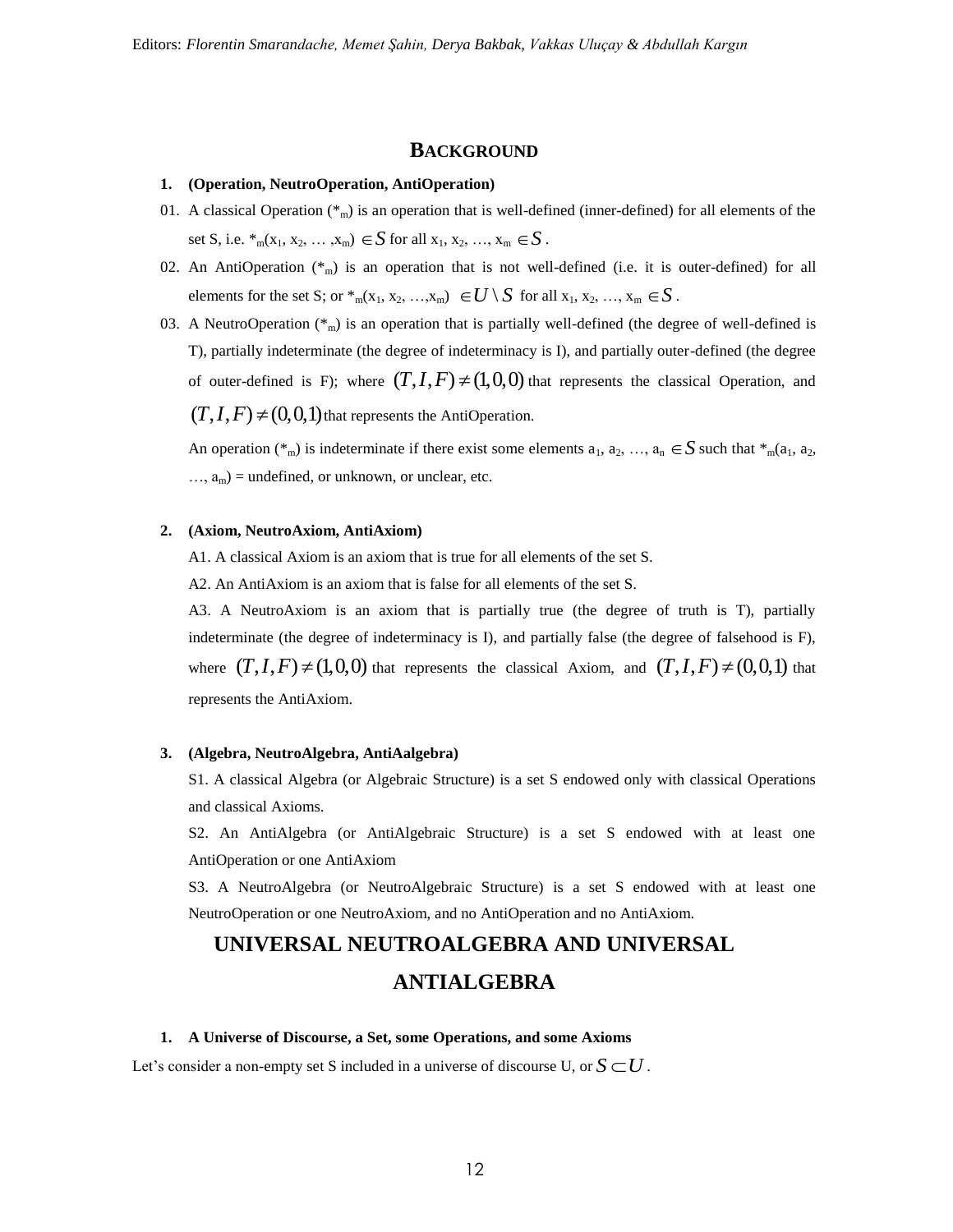The set S is endowed with *n* operations,  $1 \le n \le \infty$ , \*<sub>1</sub>, \*<sub>2</sub>, ..., \*<sub>n</sub>.

Each operation  $*_{i}$ , for  $i \in \{1, 2, ..., \infty\}$ , is an m<sub>i</sub>-ary operation, where  $0 \leq m_{i} \leq \infty$ . {A o-ary operation, where "0" stands for zero (or null-ary operation), simply denotes a constant.

Then a number of  $\alpha$  axioms,  $0 \leq \alpha \leq \infty$ , is defined on S.

The axioms may take the form of identities (or equational laws), quantifications {universal quantification ( $\forall$ ) except before an identity, existential quantification  $(\exists)$ , inequalities, inequations, and other relations.

With the condition that there exist at least one m-ary operation, with  $m > 1$ , or at least one axiom.

We have taken into consideration the possibility of infinitary operations, as well as infinite number of axioms.

#### **2. The Structures, almost all, are NeutroStructures**

A classical Structure, in any field of knowledge, is composed of: a non-empty space, populated by some elements, and both (the space and all elements) are characterized by some relations among themselves, and by some attributes.

Classical Structures are mostly in theoretical, abstract, imaginary spaces.

Of course, when analysing a structure, it counts with respect to what relations and attributes we analyse it.

In our everyday life almost all structures are NeutroStructures, governed by Universal NeutroAlgebras and Universal AntiAlgebras, since they are neither perfect nor uniform, and not all elements of the structure"s space have the same relations and same attributes in the same degree (not all elements behave in the same way).

#### **Conclusions**

Since our world is full of indeterminacies, uncertainties, vagueness, contradictory information almost all existing structures are NeutroStructures, since either their spaces, or their elements or their relationships between elements or between are characterized by such indeterminacies.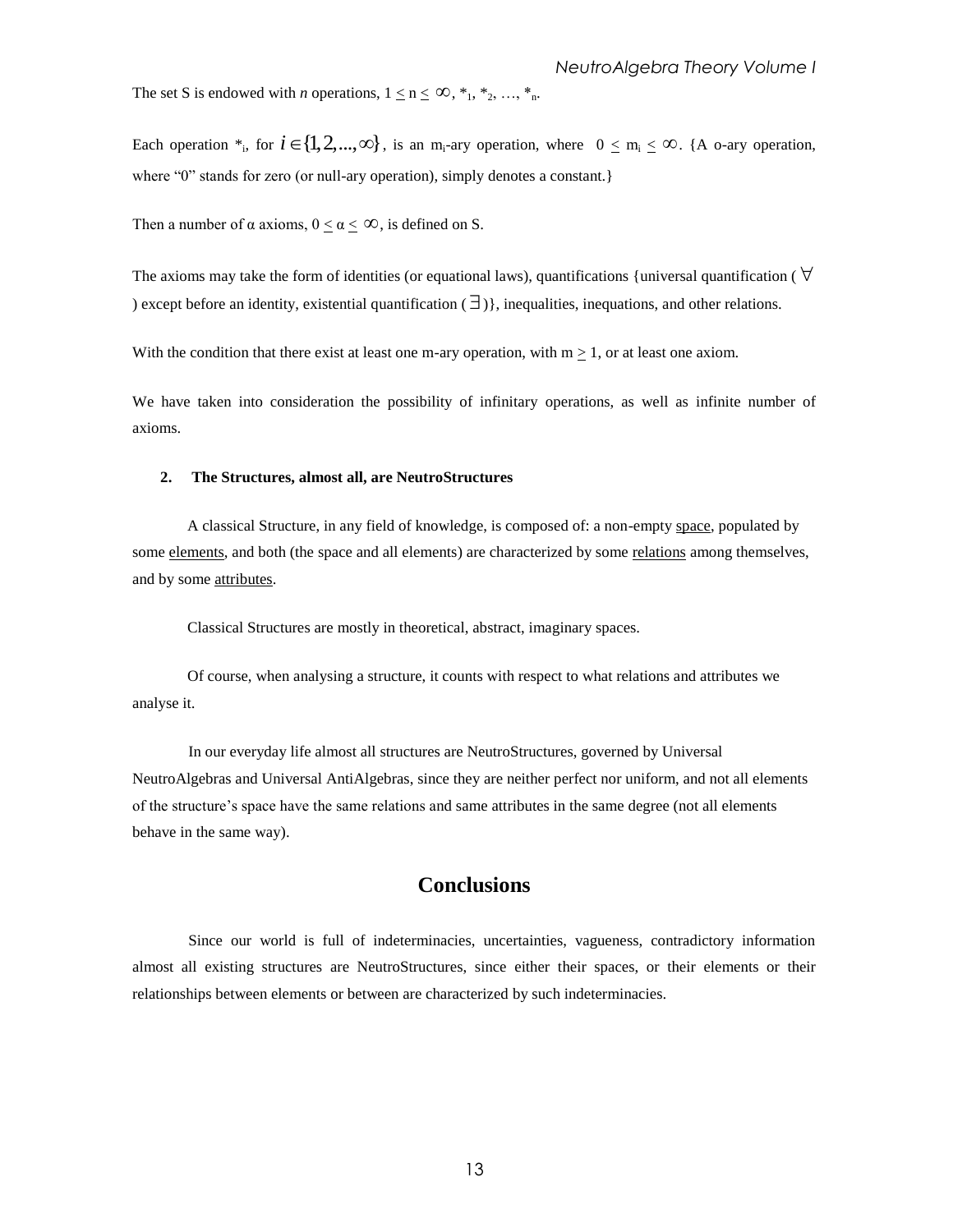### **References**

1. Smarandache, F. (2020) NeutroAlgebra is a Generalization of Partial Algebra. International Journal of Neutrosophic Science (IJNS), Volume 2, pp. 8-17. DOI:<http://doi.org/10.5281/zenodo.3989285> <http://fs.unm.edu/NeutroAlgebra.pdf>

2. Smarandache, F. (2019) Introduction to NeutroAlgebraic Structures and AntiAlgebraic Structures, in Advances of Standard and Nonstandard Neutrosophic Theories, Pons Publishing House Brussels, Belgium, Chapter 6, pages 240-265;<http://fs.unm.edu/AdvancesOfStandardAndNonstandard.pdf>

3. Smarandache, F. (2020) Introduction to NeutroAlgebraic Structures and AntiAlgebraic Structures (revisited). Neutrosophic Sets and Systems, vol. 31, pp. 1-16. DOI: 10.5281/zenodo.3638232 <http://fs.unm.edu/NSS/NeutroAlgebraic-AntiAlgebraic-Structures.pdf>

4. Smarandache, F. (2020) Generalizations and Alternatives of Classical Algebraic Structures to NeutroAlgebraic Structures and AntiAlgebraic Structures, Journal of Fuzzy Extension and Applications (JFEA), J. Fuzzy. Ext. Appl. Vol. 1, No. 85–87, DOI: 10.22105/jfea.2020.248816.1008 <http://fs.unm.edu/NeutroAlgebra-general.pdf> [http://www.journal-fea.com/article\\_114548\\_c4d1634e43c30117310aa61aa0cdd951.pdf](http://www.journal-fea.com/article_114548_c4d1634e43c30117310aa61aa0cdd951.pdf)

5. Agboola, A.A.A., Ibrahim, M.A., Adeleke, E.O. (2020) Elementary Examination of NeutroAlgebras and AntiAlgebras viz-a-viz the Classical Number Systems. International Journal of Neutrosophic Science (IJNS), Volume 4, pp. 16-19. DOI:<http://doi.org/10.5281/zenodo.3989530> <http://fs.unm.edu/ElementaryExaminationOfNeutroAlgebra.pdf>

6. Agboola, A.A.A. (2020) Introduction to NeutroGroups. International Journal of Neutrosophic Science (IJNS), Volume 6, 2020, pp. 41-47. DOI:<http://doi.org/10.5281/zenodo.3989823> <http://fs.unm.edu/IntroductionToNeutroGroups.pdf>

7. Agboola A.A.A (2020) Introduction to NeutroRings. International Journal of Neutrosophic Science (IJNS), Volume 7, pp. 62-73. DOI:<http://doi.org/10.5281/zenodo.3991389> <http://fs.unm.edu/IntroductionToNeutroRings.pdf>

8. Rezaei, A., Smarandache, F. (2020) On Neutro-BE-algebras and Anti-BE-algebras. International Journal of Neutrosophic Science (IJNS), Volume 4, pp. 8-15. DOI[: http://doi.org/10.5281/zenodo.3989550](http://doi.org/10.5281/zenodo.3989550) <http://fs.unm.edu/OnNeutroBEalgebras.pdf>

9. Hamidi, M., Smarandache, F. (2020) Neutro-BCK-Algebra. International Journal of Neutrosophic Science (IJNS), Volume 8, pp. 110-117. DOI:<http://doi.org/10.5281/zenodo.3991437> <http://fs.unm.edu/Neutro-BCK-Algebra.pdf>

10. Smarandache, F., Rezaei, A. Kim, H. S. (2020) A New Trend to Extensions of CI-algebras. International Journal of Neutrosophic Science (IJNS) Vol. 5, No. 1 , pp. 8-15 DOI: 10.5281/zenodo.3788124 <http://fs.unm.edu/Neutro-CI-Algebras.pdf>

11. Smarandache, F. (2020) Extension of HyperGraph to n-SuperHyperGraph and to Plithogenic n-SuperHyperGraph, and Extension of HyperAlgebra to n-ary (Classical-/Neutro-/Anti-)HyperAlgebra. Neutrosophic Sets and Systems, Vol. 33, pp. 290-296, 2020. DOI: 10.5281/zenodo.3783103 <http://fs.unm.edu/NSS/n-SuperHyperGraph-n-HyperAlgebra.pdf>

12. Agboola A.A.A (2020) On Finite NeutroGroups of Type-NG. International Journal of Neutrosophic Science (IJNS), Volume 10, Issue 2, pp. 84-95. DOI: 10.5281/zenodo.4277243, <http://fs.unm.edu/IJNS/OnFiniteNeutroGroupsOfType-NG.pdf>